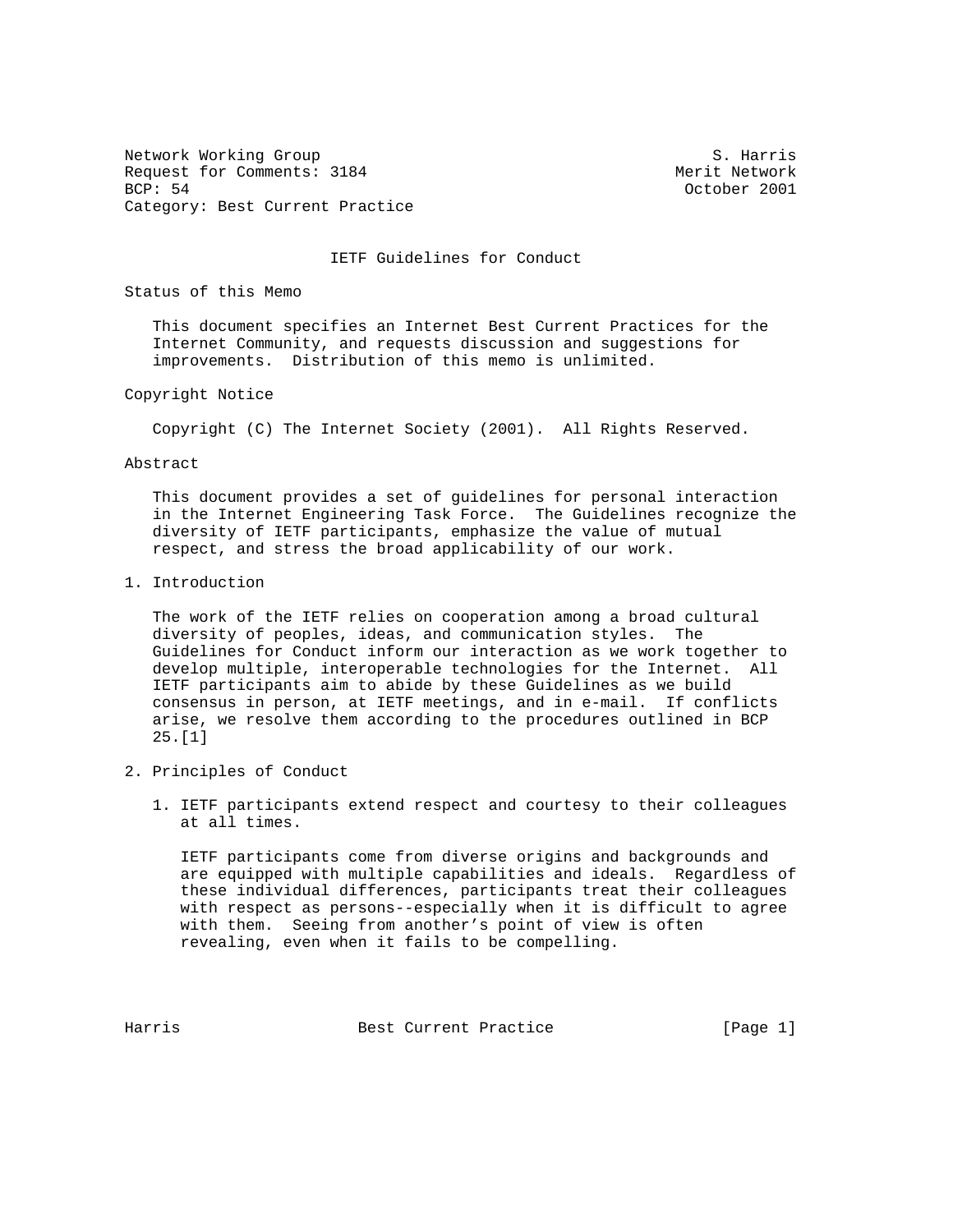English is the de facto language of the IETF, but it is not the native language of many IETF participants. Native English speakers attempt to speak clearly and a bit slowly and to limit the use of slang in order to accommodate the needs of all listeners.

 2. IETF participants develop and test ideas impartially, without finding fault with the colleague proposing the idea.

 We dispute ideas by using reasoned argument, rather than through intimidation or ad hominem attack. Or, said in a somewhat more IETF-like way:

"Reduce the heat and increase the light"

 3. IETF participants think globally, devising solutions that meet the needs of diverse technical and operational environments.

 The goal of the IETF is to maintain and enhance a working, viable, scalable, global Internet, and the problems we encounter are genuinely very difficult. We understand that "scaling is the ultimate problem" and that many ideas quite workable in the small fail this crucial test. IETF participants use their best engineering judgment to find the best solution for the whole Internet, not just the best solution for any particular network, technology, vendor, or user. We follow the intellectual property guidelines outlined in BCP 9.[2]

 4. Individuals who attend Working Group meetings are prepared to contribute to the ongoing work of the group.

 IETF participants who attend Working Group meetings read the relevant Internet-Drafts, RFCs, and e-mail archives beforehand, in order to familiarize themselves with the technology under discussion. This may represent a challenge for newcomers, as e mail archives can be difficult to locate and search, and it may not be easy to trace the history of longstanding Working Group debates. With that in mind, newcomers who attend Working Group meetings are encouraged to observe and absorb whatever material they can, but should not interfere with the ongoing process of the group. Working Group meetings run on a very limited time schedule, and are not intended for the education of individuals. The work of the group will continue on the mailing list, and many questions would be better expressed on the list in the months that follow.

Harris Best Current Practice [Page 2]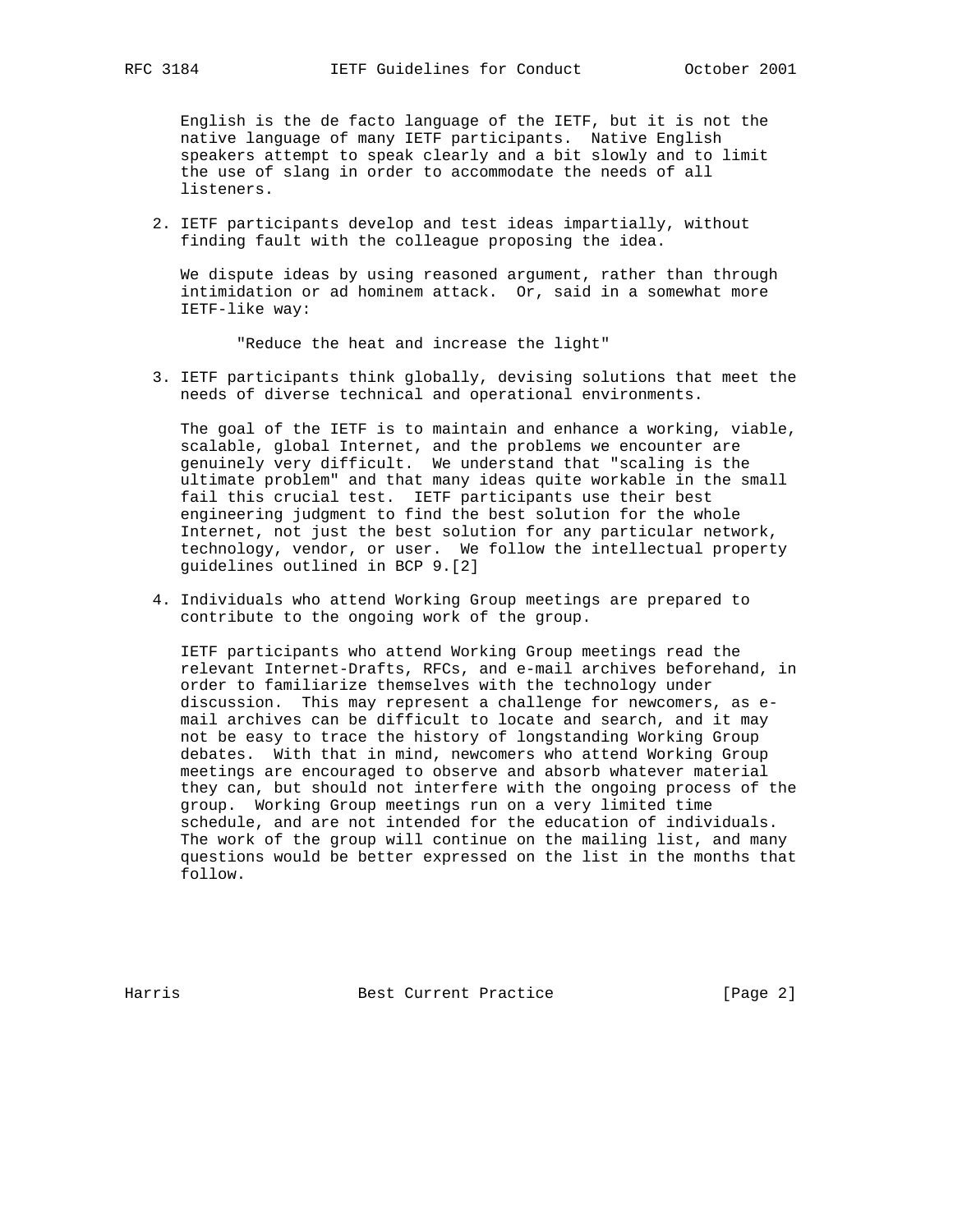- 
- 3. Security Considerations

 IETF participants review each Internet protocol for security concerns, and these concerns are incorporated in the description of each protocol.

4. Acknowledgements

 Mike O'Dell wrote the first draft of the Guidelines for Conduct, and many of his thoughts, statements, and observations are included in this version. Many useful editorial comments were supplied by Dave Crocker. Members of the POISSON Working Group provided many significant additions to the text.

- 5. References
	- [1] Bradner, S., "IETF Working Group Guidelines and Procedures", BCP 25, RFC 2418, September 1998.
	- [2] Bradner, S., "The Internet Standards Process -- Revision 3", BCP 9, RFC 2026, October 1996.
- 6. Author's Address

 Susan Harris Merit Network, Inc. 4251 Plymouth Rd., Suite 2000 Ann Arbor, MI 48105-2785

 EMail: srh@merit.edu Phone: (734) 936-2100

Harris Best Current Practice [Page 3]